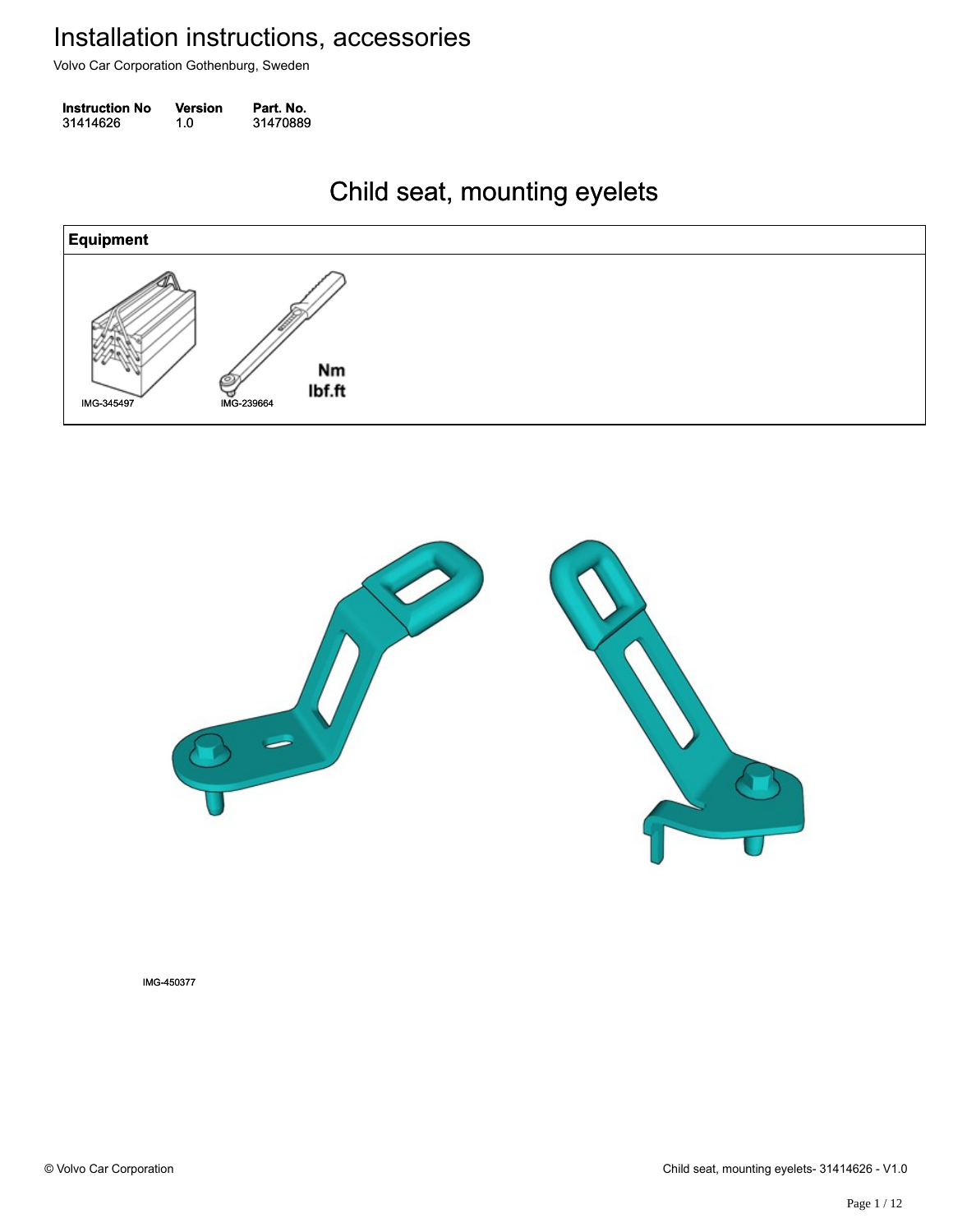Volvo Car Corporation Gothenburg, Sweden

|                              | Information                                                                                                                                                                                                                                                                                                                                                                                                                                                                                                                                                                                                                                                                                          |
|------------------------------|------------------------------------------------------------------------------------------------------------------------------------------------------------------------------------------------------------------------------------------------------------------------------------------------------------------------------------------------------------------------------------------------------------------------------------------------------------------------------------------------------------------------------------------------------------------------------------------------------------------------------------------------------------------------------------------------------|
| 1                            | Read through all of the instructions before starting installation.                                                                                                                                                                                                                                                                                                                                                                                                                                                                                                                                                                                                                                   |
|                              | Notifications and warning texts are for your safety and to<br>minimise the risk of something breaking during installation.                                                                                                                                                                                                                                                                                                                                                                                                                                                                                                                                                                           |
|                              | Ensure that all tools stated in the instructions are available<br>before starting installation.                                                                                                                                                                                                                                                                                                                                                                                                                                                                                                                                                                                                      |
|                              | Certain steps in the instructions are only presented in the form of<br>images. Explanatory text is also given for more complicated<br>steps.                                                                                                                                                                                                                                                                                                                                                                                                                                                                                                                                                         |
|                              | In the event of any problems with the instructions or the<br>accessory, contact your local Volvo dealer.                                                                                                                                                                                                                                                                                                                                                                                                                                                                                                                                                                                             |
|                              | <b>Color symbols</b>                                                                                                                                                                                                                                                                                                                                                                                                                                                                                                                                                                                                                                                                                 |
| $\overline{2}$<br>IMG-400010 | Note!<br>This colour chart displays (in colour print and electronic<br>version) the importance of the different colours used in the<br>images of the method steps.<br>1. Used for focused component, the component with<br>which you will do something.<br>2. Used as extra colors when you need to show or<br>differentiate additional parts.<br>3. Used for attachments that are to be removed/installed.<br>May be screws, clips, connectors, etc.<br>4. Used when the component is not fully removed from<br>the vehicle but only hung to the side.<br>5. Used for standard tools and special tools.<br>6. Used as background color for vehicle components.<br>7. Used for accessory components. |
|                              | Removal                                                                                                                                                                                                                                                                                                                                                                                                                                                                                                                                                                                                                                                                                              |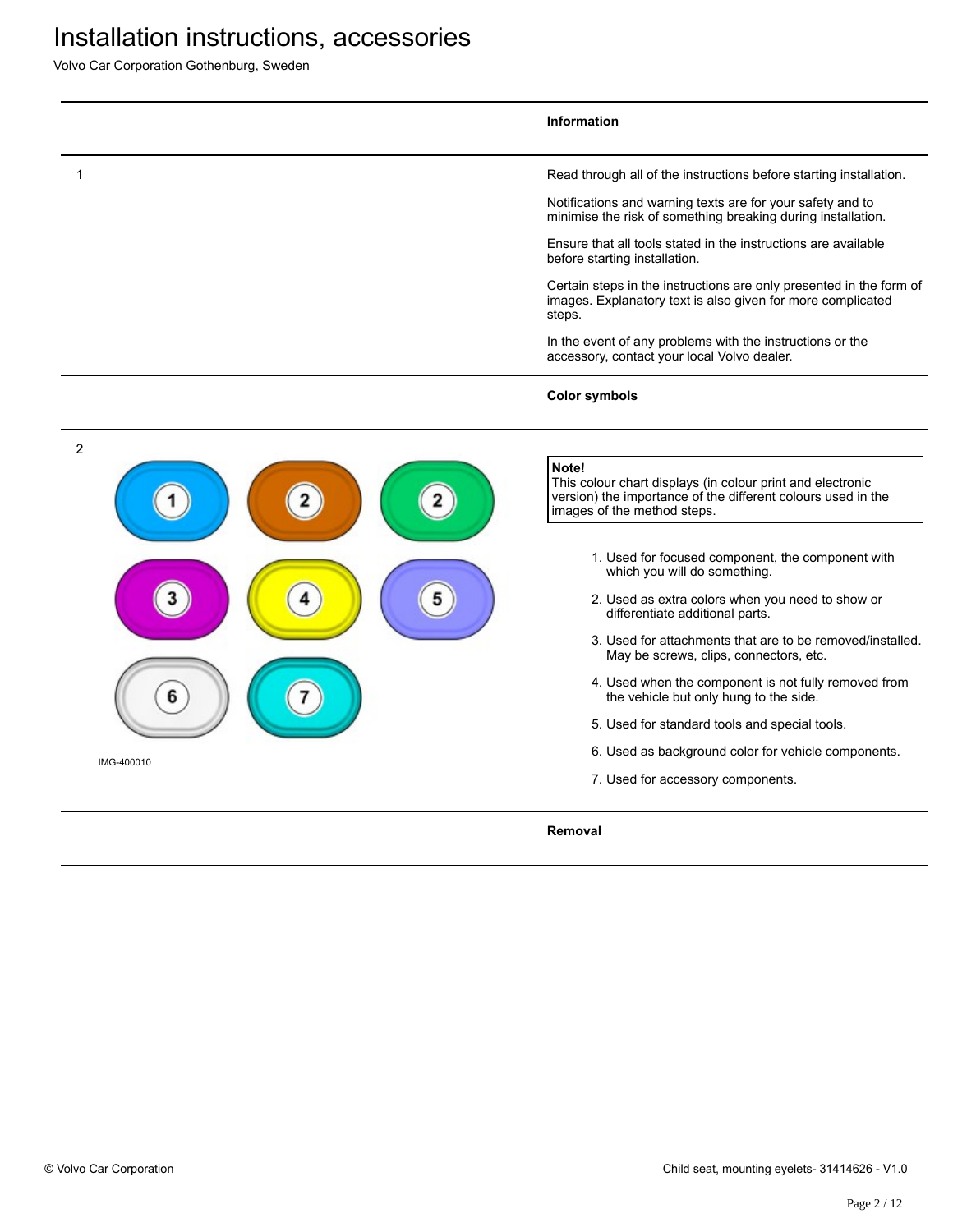Volvo Car Corporation Gothenburg, Sweden



Remove the panel.

Disconnect the connector.



Remove the panel.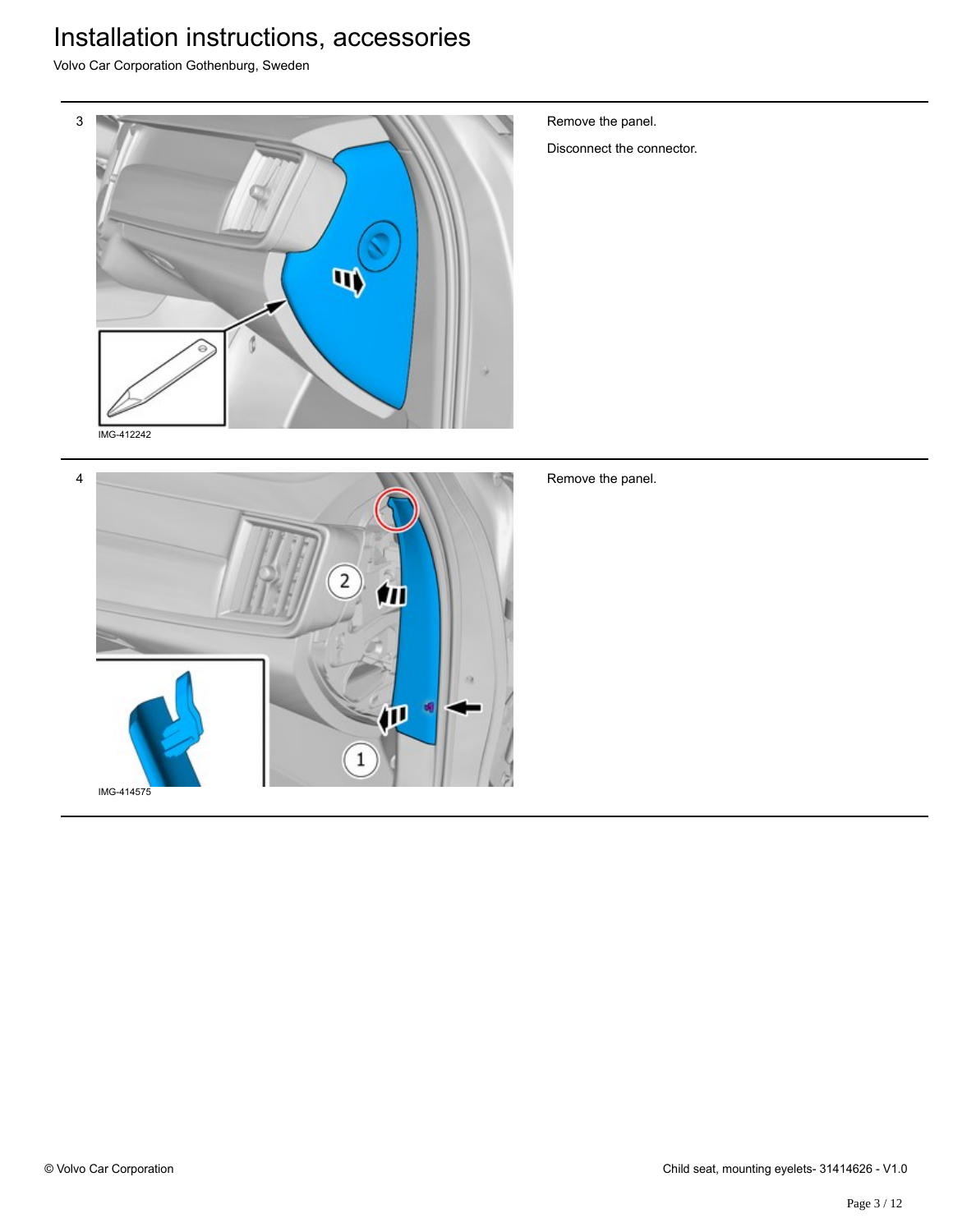Volvo Car Corporation Gothenburg, Sweden



Remove the panel.

Disconnect the connector, if applicable.



Remove the panel.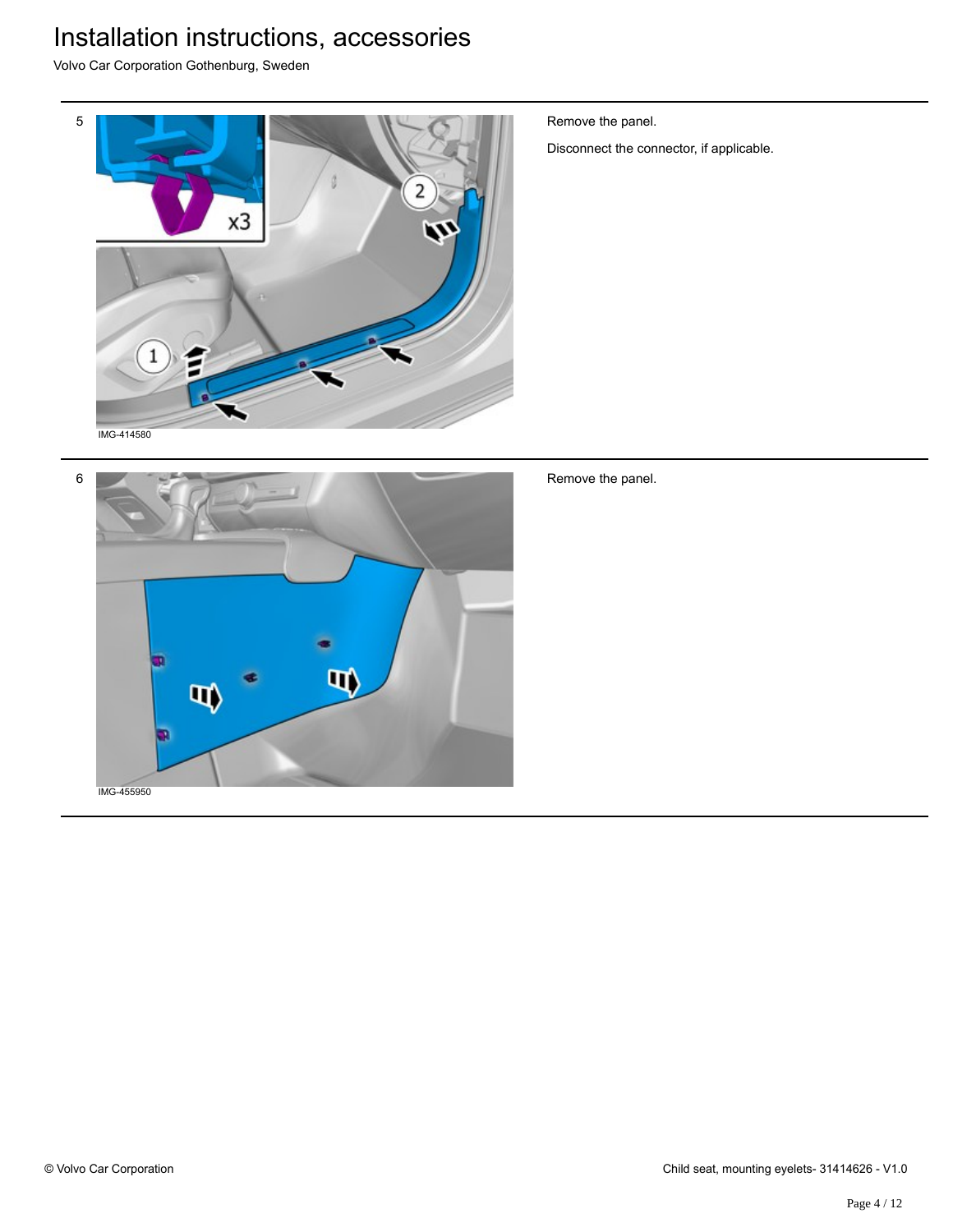Volvo Car Corporation Gothenburg, Sweden



Remove the marked part.



Fold the carpet aside.

IMG-455984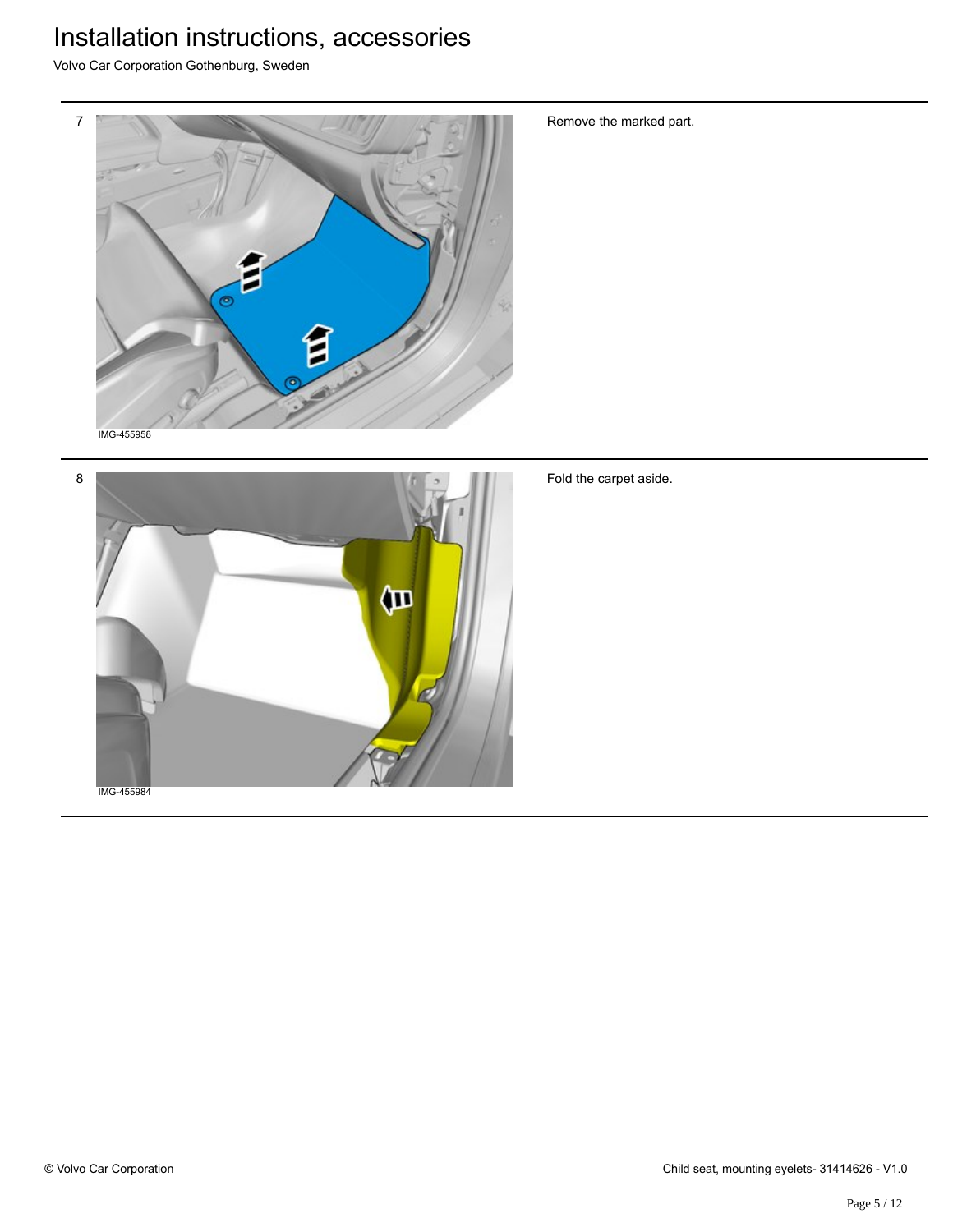Volvo Car Corporation Gothenburg, Sweden





Remove the cable harness clips.

Remove the screw.

Loosen the component indicated. Do not remove it.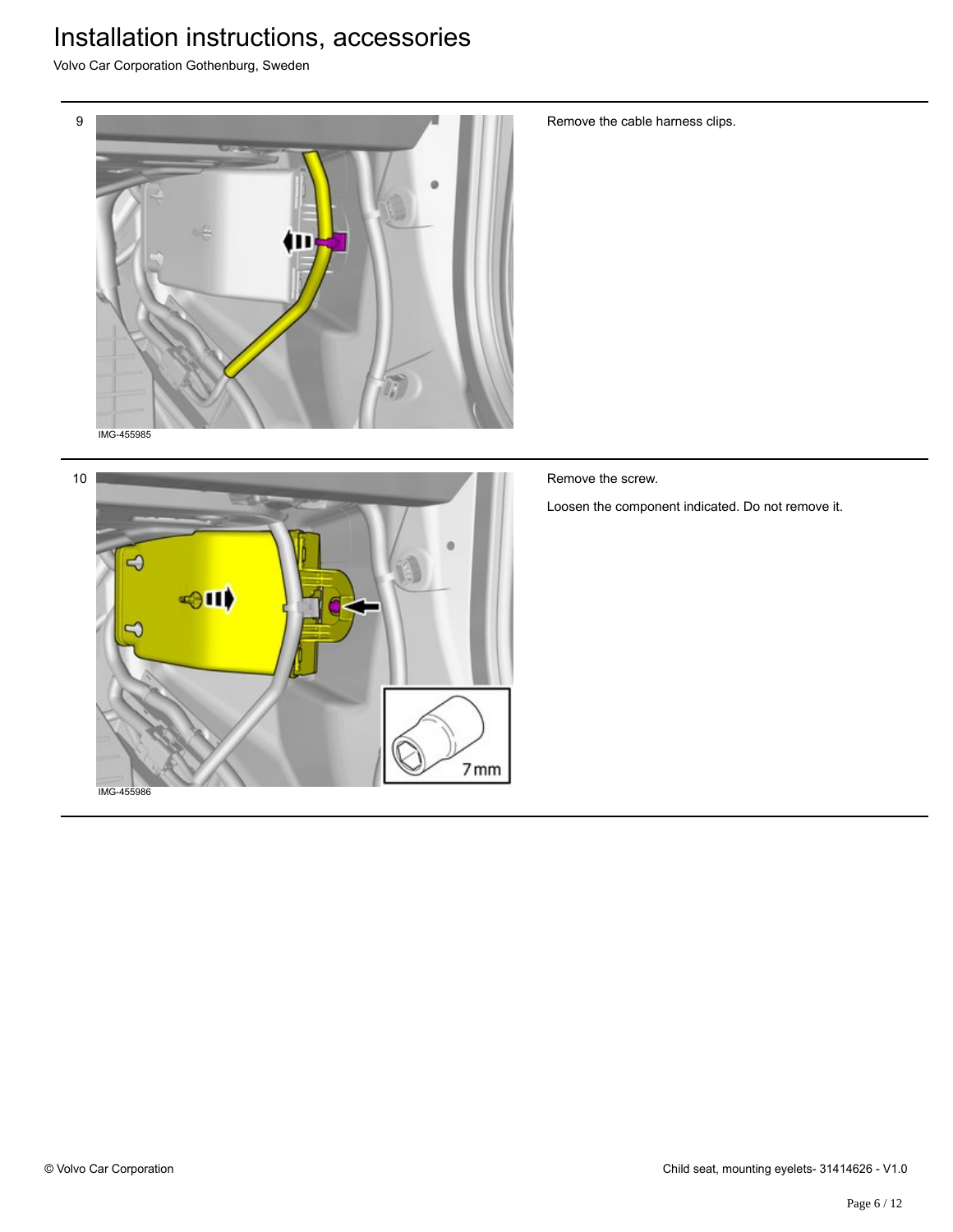Volvo Car Corporation Gothenburg, Sweden



Remove the marked part. Remove any traces of glue.

Fold the insulation aside.

12

IMG-455989

**Accessory installation**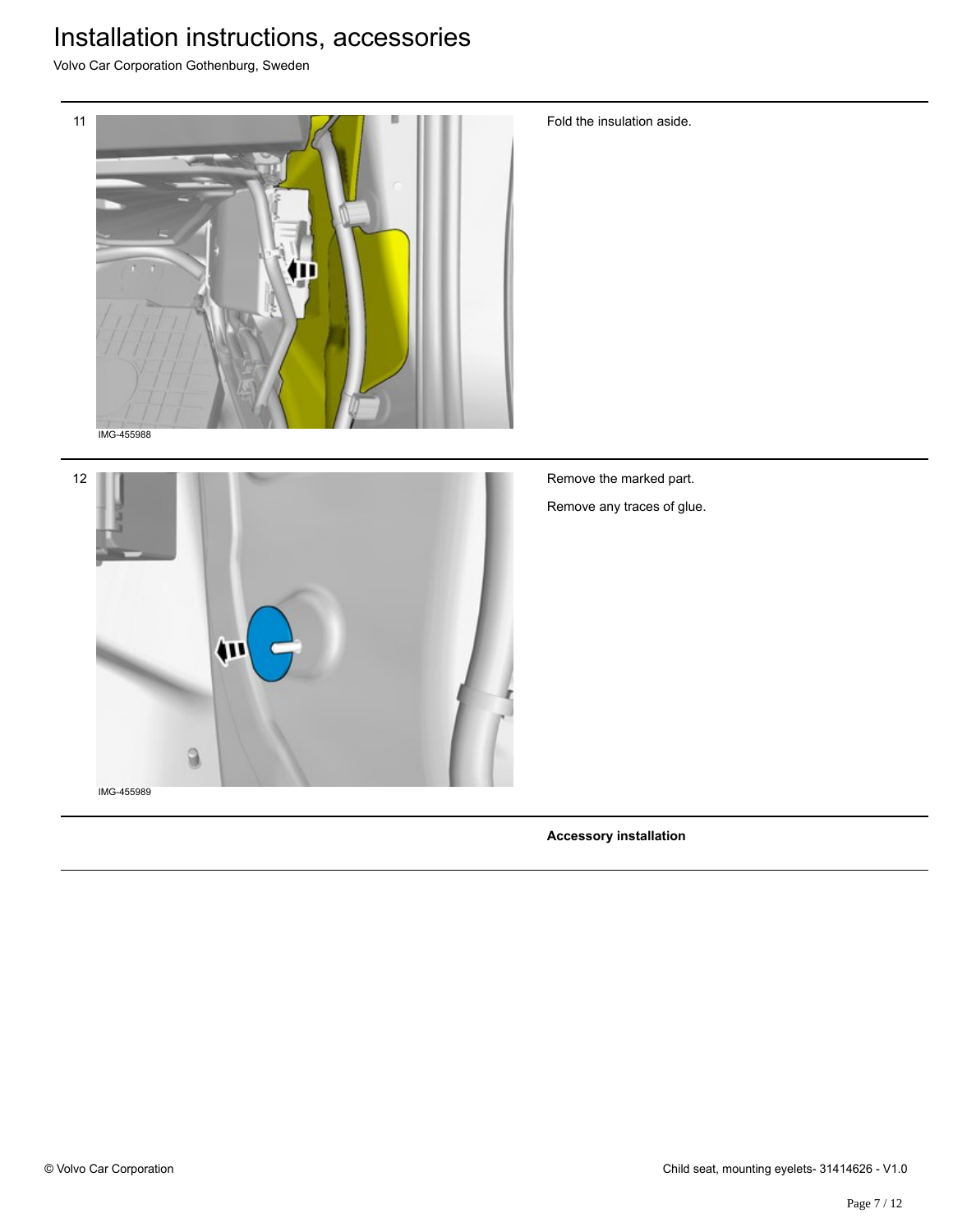Volvo Car Corporation Gothenburg, Sweden



IMG-455990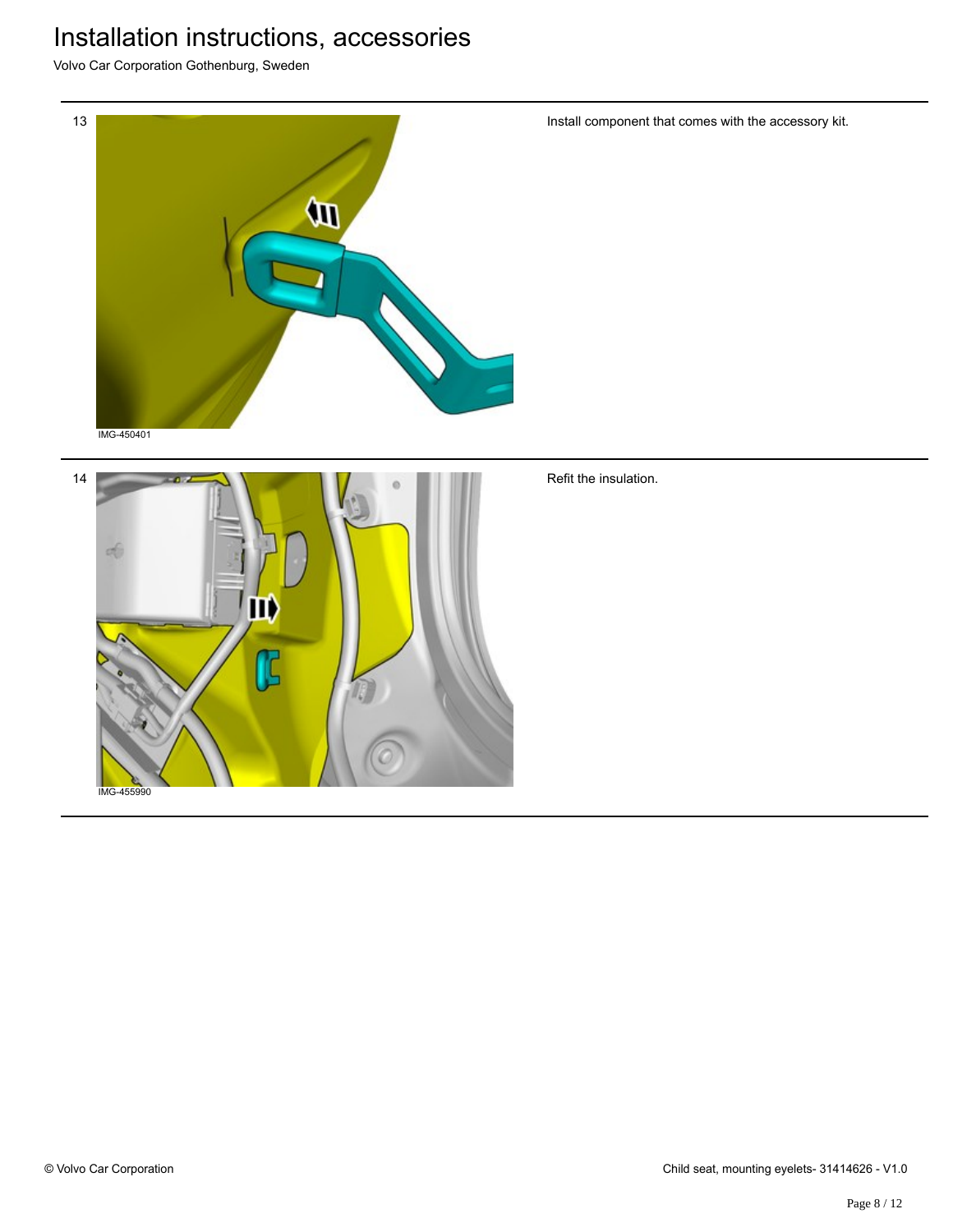Volvo Car Corporation Gothenburg, Sweden





Make a cut in the insulation.

Fold the insulation aside.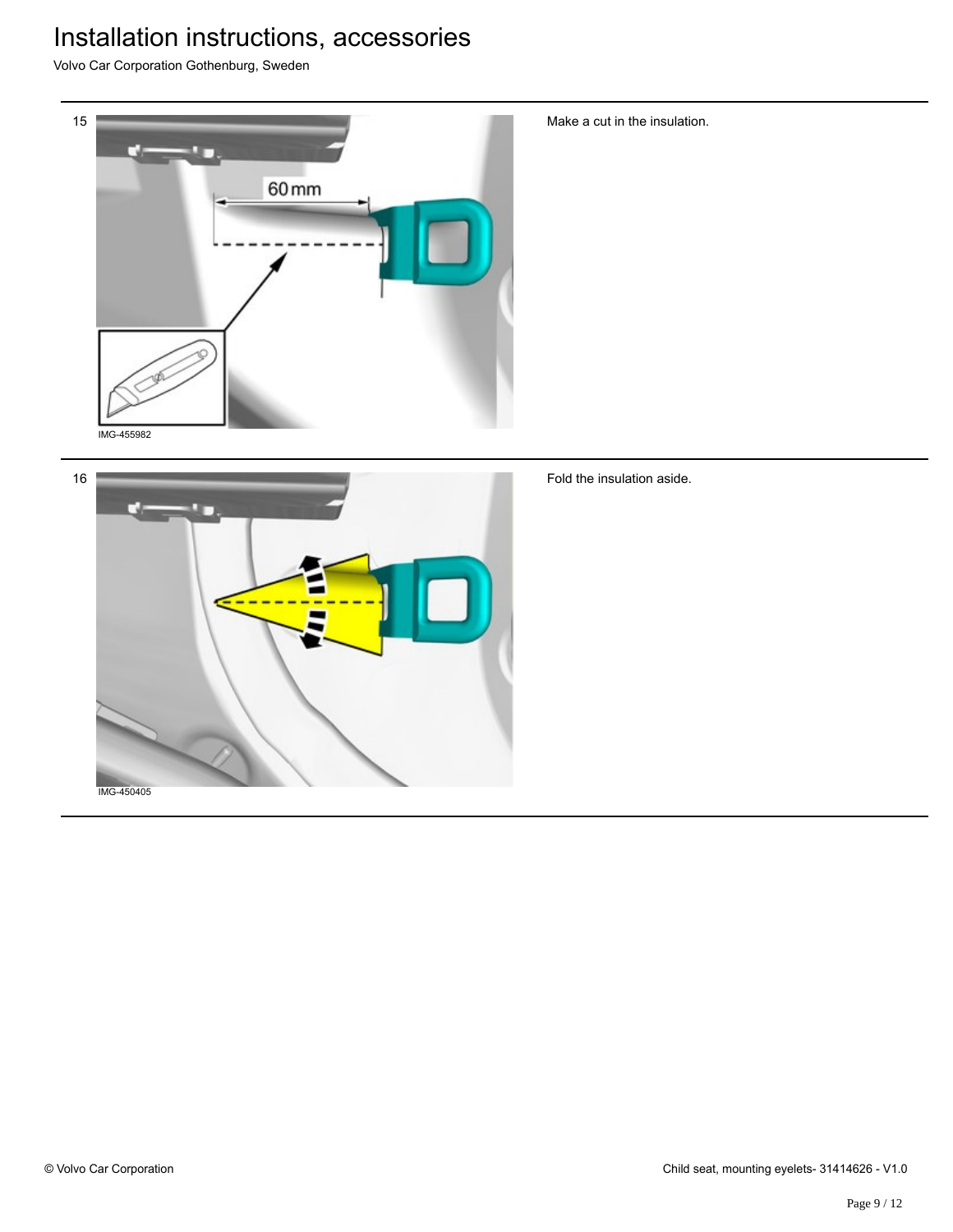Volvo Car Corporation Gothenburg, Sweden





Place the component where indicated in the graphic.

Tighten the screw.

**Tightening torque:** Child seat mounting eyelet, outer , 7 Nm

**Removal**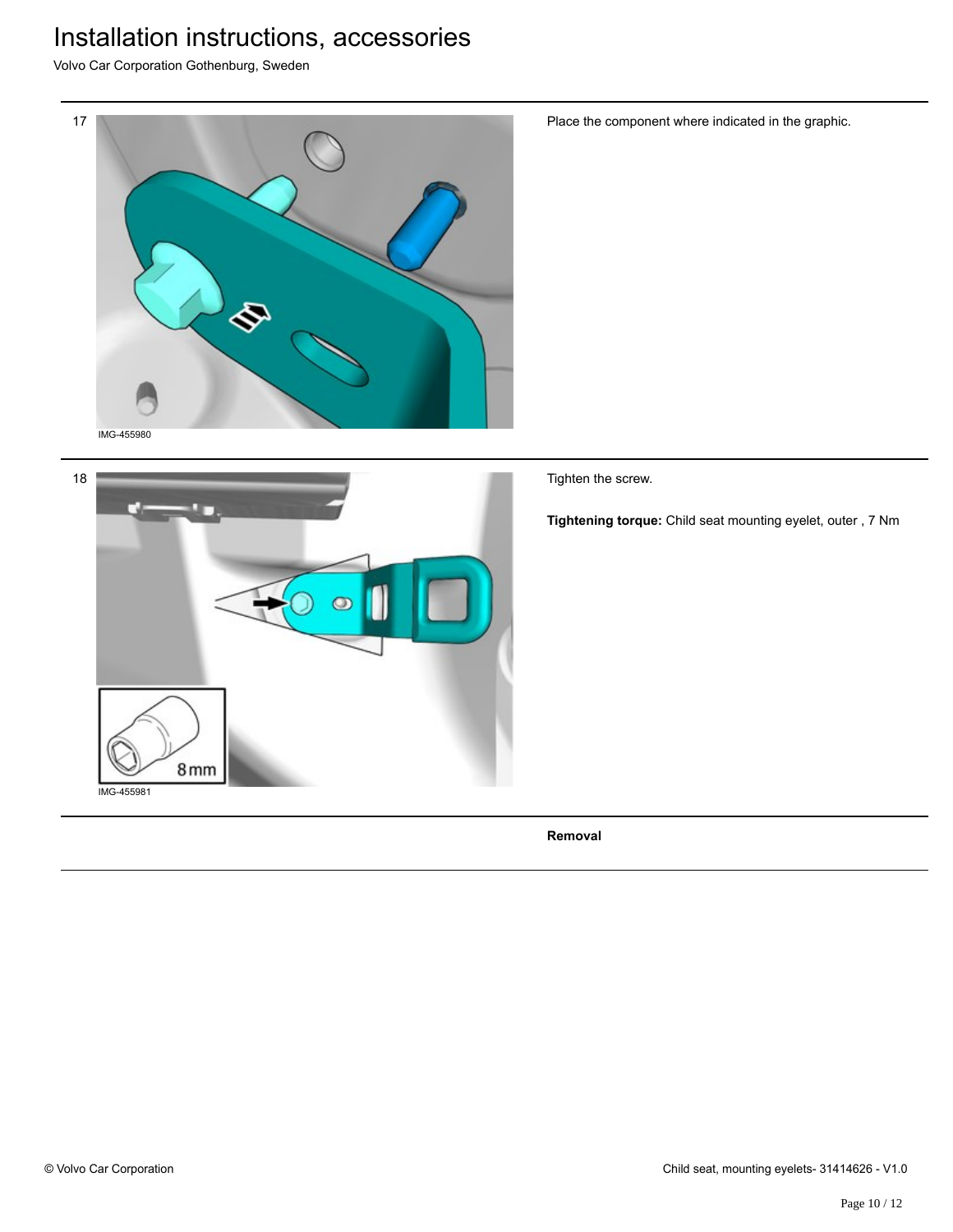Volvo Car Corporation Gothenburg, Sweden



Fold the carpet aside.



Remove the screw.

The item is not to be reused.

IMG-456014

**Accessory installation**